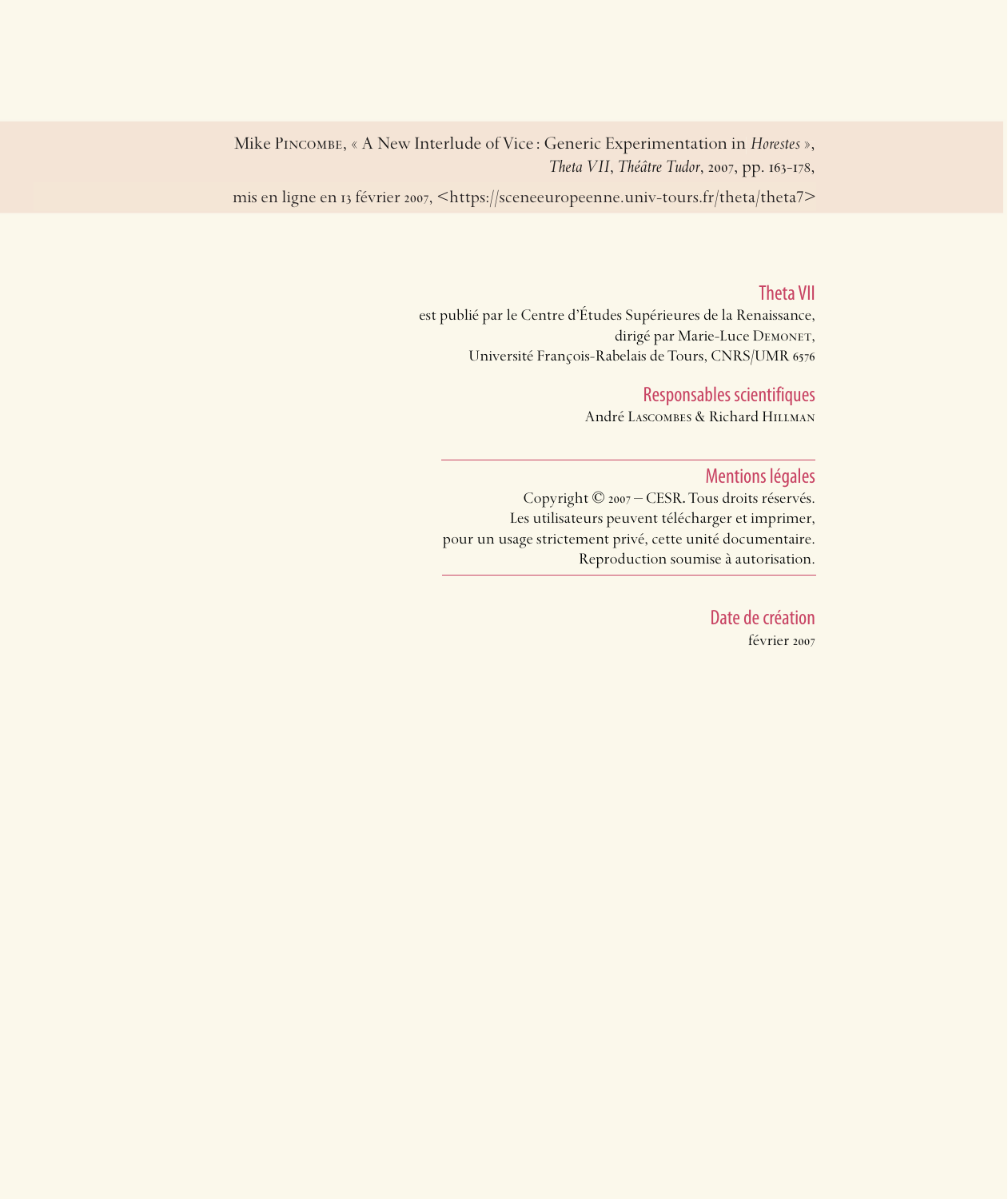Thêta VII - Théâtre Tudor Mike PIN COMBE | p. 161-176 CESR, Tours

# A New Interlude of Vice: Generic Experimentation in Horestes

Mike PINCOMBE University of Newcastle

IN THIS ESSAY, I want to look at the way John Pickeri:<br>experiments with dramatic genre in his interesting pla<br>*Horestes*, printed by William Griffiths in 1567 and probably<br>written and performed that same year.<sup>1</sup> I am goin n this essay, I want to look at the way John Pickering experiments with dramatic genre in his interesting play  $\mathsf{\mathsf{L}}$  *Horestes*, printed by William Griffiths in 1567 and probably that he introduces two main changes to the basic genre of vernacular dramaturgy in sixteenth-century England: the interlude. The first of these is quite simple: he adds a deathscene—still quite a novelty in the late 1560s. The other is more complex: he alters the Vice's part so that his traditional roles in the merry scenes of the interlude and in soliloquy are reframed as "turns", rather than a sequence of episodes integrated into the fabric of the play. I am not sure that either of these experiments actually works, but they offer a very interesting insight into the generic complexity of Tudor drama. And here I wish to place my remarks on *Horestes* in the context of what needs to be a relatively lengthy theoretical

. A play of "Orestes", which is surely Pickering's piece, was performed at Court in 1567. It used to be objected that a play of this "popular" kind could not have found favour at court; Chambers thought it was "too crude to be of the Court"  $(3: 466)$ ; the same was said about *Cambyses* (see, e.g., Adams, ed., p. 638n1, but cf. Hill). But we now think less reverently of the exalted tastes of the Tudor court, and the idea that there were two independent plays on the Orestes theme written in the same year seems a highly unlikely coincidence.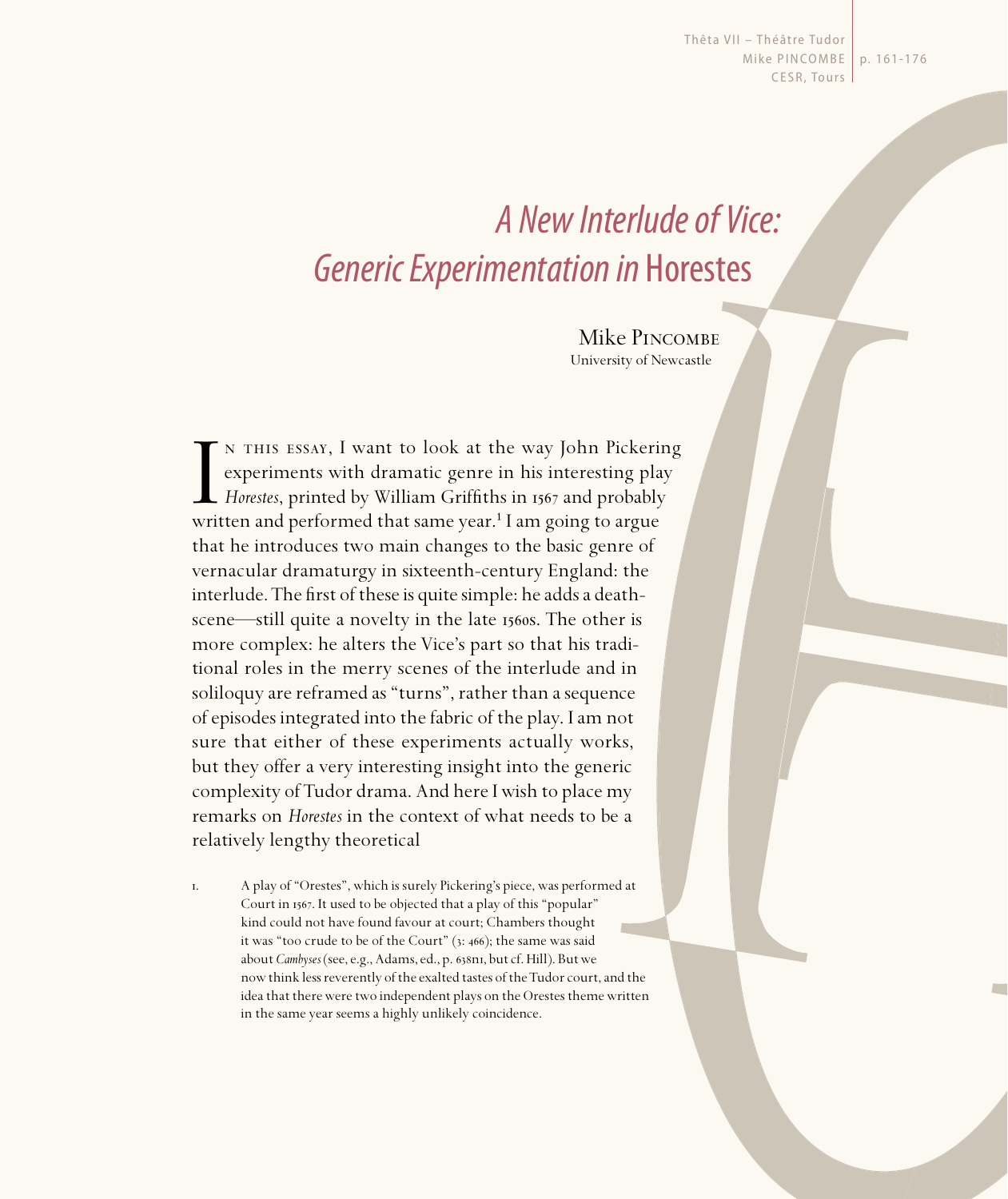Behind my analysis of *Horestes* lies the belief that the terms *tragedy* and *comedy* are really not much use in trying to grasp the complex generics of Tudor drama. I do not say that we should discard the terms, but we need to treat them with a certain amount of disrespect. I know this will be hard: we are, on the whole, the dutiful heirs of the neo-classical tradition when it comes to questions of genre. But we need to remind ourselves from time to time that the terms *tragedy* and *comedy* have less to do with the history of Tudor drama than with the history of Tudor dramatic theory. Throughout the Tudor century, most dramatists wrote plays which were, as Philip Sidney observed in his *Apology for Poetry* around 1580, "neither right Tragedies, nor right Comedies" (p. 199). Sidney was quite right in his perception that Tudor plays were not written according to neo-classical rules, and quite wrong in his insistence that they should be. You cannot apply neo-classical terminology to plays written to the principles of early modern vernacular dramaturgy. But, of course, critics like Sidney did—and critics like us still tend to do the same.

I propose that we should experiment with new genre-systems which do not rely on the complementary pair of tragedy and comedy promoted by neoclassical aesthetics, yet still bear witness to the fact that these terms have not simply been imposed arbitrarily on the drama we study. They do have some purchase; but they are not subtle enough to cover the ground in all its complexity. So I have come up with two new terms and will apply them to *Horestes* to see what happens. For *comedy* I propose *Vice-play*; and here I take my cue from the "advertisement" of the play we now know as *Horestes*, which calls the play "A Newe Enterlude of Vice."² In fact, *Horestes* is the only surviving Tudor play to be called an "interlude of vice"—and I will talk about that a little later. But it seems to me a useful phrase, although I have substituted the word *play* for *interlude* because it is so much more transparent.

This etymological opacity is one of the great problems of neo-classical terminology: the terms *tragedy* and *comedy* are both derived from Greek via Latin, and they do not really tell you anything about the kind of play to which they refer. Now compare them to the German words for *tragedy* and *comedy*, namely, *Trauerspiel* and *Lustspiel*: "mourning-play" and "pleasure-play". Much better! You get something similar in Hungarian: *szomorújáték* and *vígjáték*, or "sad play" and "merry

<sup>.</sup> By "advertisement" I mean the description of the play on its title-page, which is often rather more than the title itself.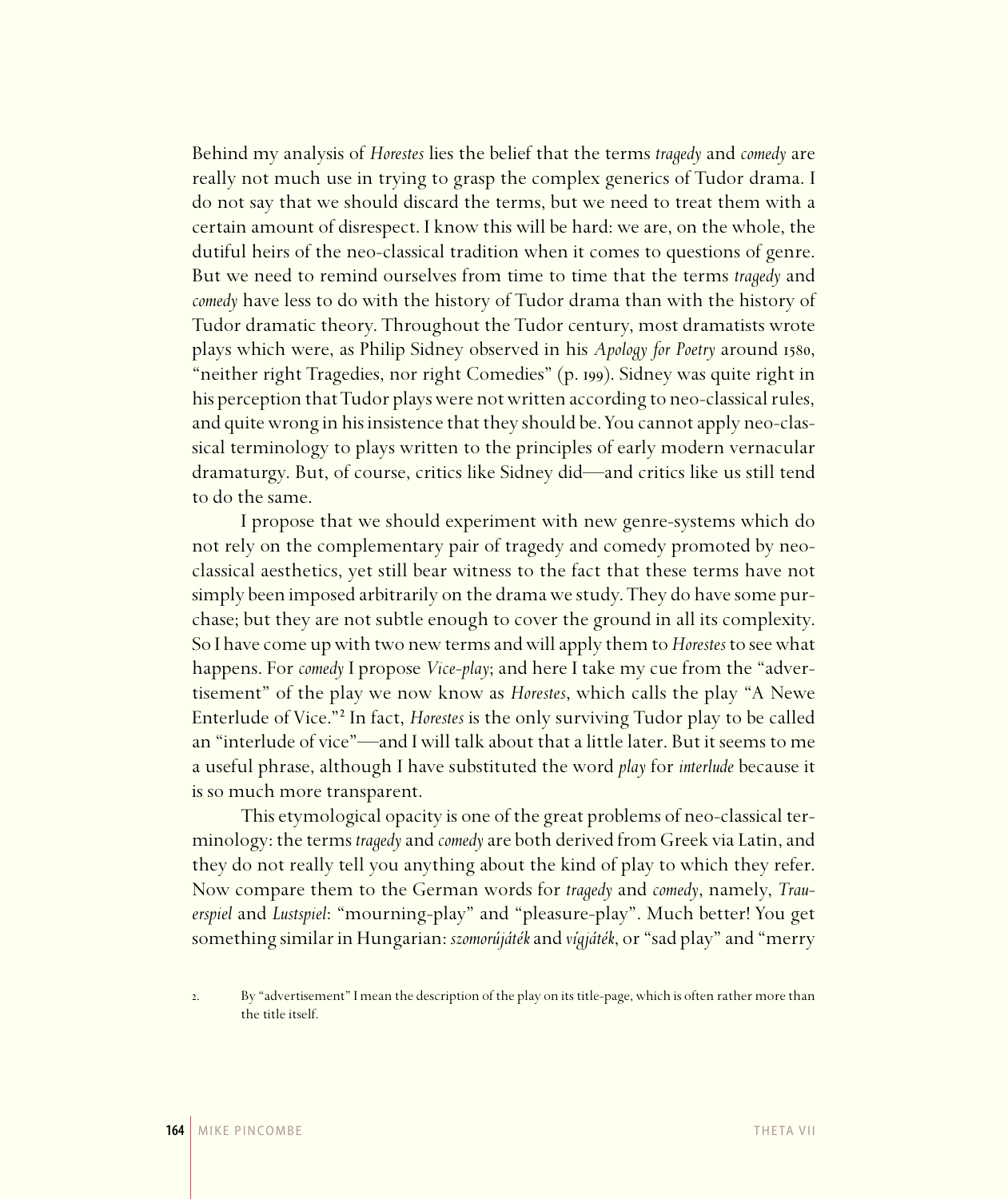play". These terms really tell you something about the plays they refer to in a way that *tragedy* and *comedy* do not.

This is not an idle point. I want to suggest that our new genre-labels should be regarded as experiments in neo-Formalism of the (East) European kind. The German and Hungarian terms are indices of what the Russian Formalists called the "dominant", that is, the most important component in any particular genre, here regarded either as the representation or excitement of a certain emotion.<sup>3</sup> For my Vice-play, the "dominant" is obviously the Vice; and to add a spurious element of quantitative exactitude here, I shall define the Vice-play as one in which the Vice has the largest part as reckoned in spoken lines. As for tragedy, we have the *death-play*. And by this I mean a play in which one or more violent deaths are enacted upon the stage. This is Shakespeare's idea of tragedy—and it has the added advantage of cutting out early neo-classical tragedies such as *Gorboduc*.<sup>4</sup>

Here let me explain that I do not offer these terms as new genres for old. Genres tend to be rather more entrenched in the literary system than the generic entities I am proposing, which have yet to prove their usefulness. Perhaps we could call them generic *formalisations*. Genre is traditionally considered to cover the entirety of a literary work; it is based in a notion of formal unity. But these formalisations do not claim to cover every detail of the work; they only marshall parts of it—perhaps quite a lot of it—around a dominant. This seems to me a useful way forward. The pedantic notion that tragedy and comedy are somehow "opposites" has impeded literary theory and literary criticism for centuries; it makes it hard for the neo-classicist to accept that a play can be both tragic and comic, since it cannot be both entirely a tragedy and entirely a comedy. But who would think to question whether the same play might not be at once capable of being formalised as a Vice-play and also, by shifting the dominant, as a deathplay? This is why I like the idea of this new kind of genre-label. One play can exhibit many formalisations *at the same time*. One may be more "dominant" than the others; and again this is a notion expounded by Formalism in its insistence on

. Of course, Shakespeare probably had a more complex idea of tragedy than this, though a glance at the way he uses the word *tragedy* and its cognates in his own work might suggest otherwise. All but one (from *Othello*) of the almost thirty instances of these words belong to the Elizabethan half of his career, sixteen of them to the five years 1590-94. The connection between tragedy and violent death is made several times in these early works (e.g.,  $\alpha$  *Henry VI*, III.ii.194; *Lucrece*, 766;  $\alpha$  *Henry VI*, *Liv.76-77*).

<sup>3.</sup> In his essay on "The Dominant", Roman Jacobson defines it as "the focusing component of a work of art: it rules, determines, and transforms the remaining components" (quoted in Duff, p. 41).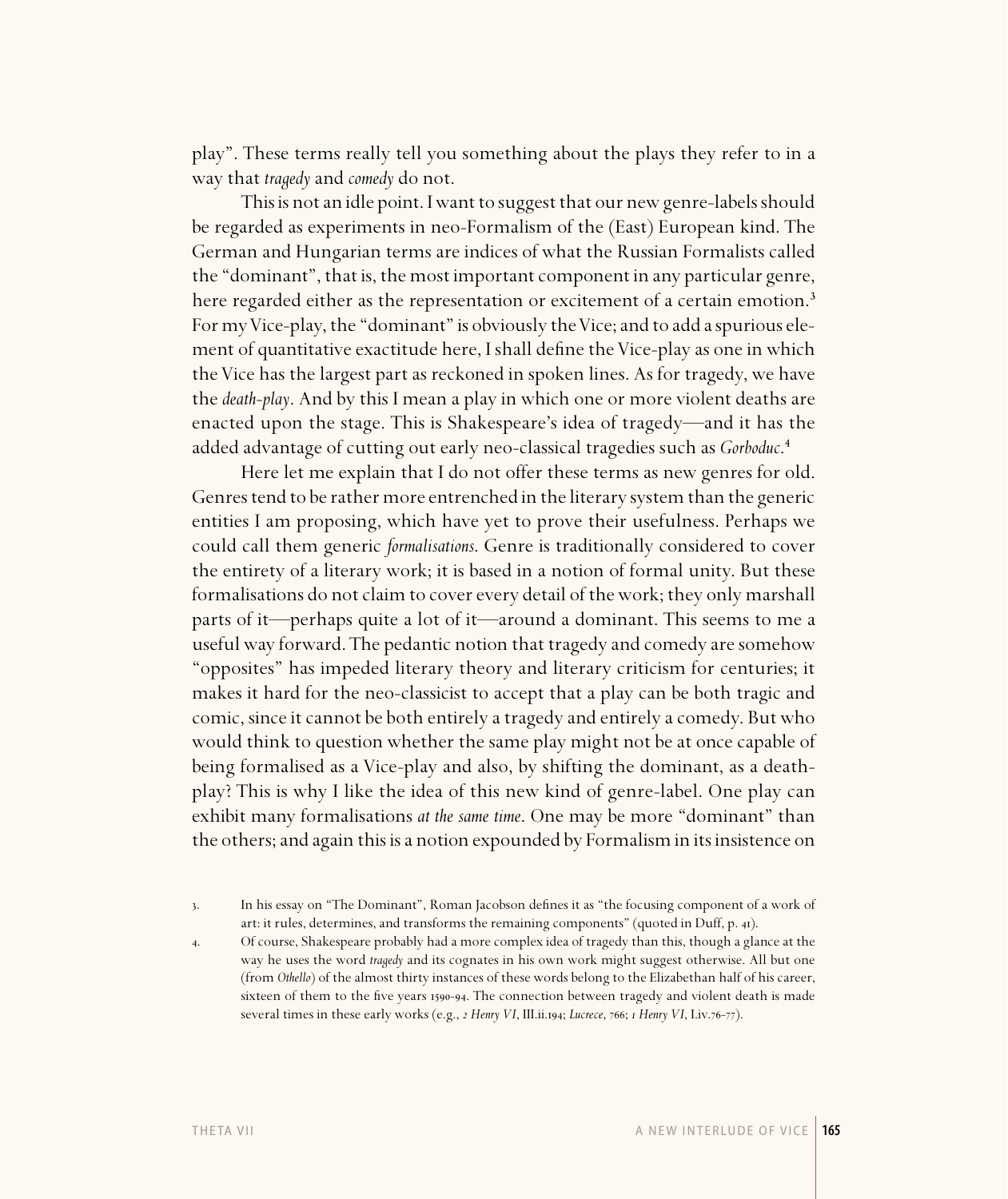systemic hierarchisation. Indeed, according to the new dispensation, individual texts are microcosmic versions of the entire genre-system at large.

By way of concluding these remarks, I would like to draw attention to a brilliant but little known essay of by Werner Habicht called "Englische Tragikomödie im 16. Jahrhundert?" Here Habicht argues that the rise of tragicomedy in the Tudor period is the history not so much of a fusion of these two elements but of their separating out from the relatively homogeneous dramaturgy of the interlude:

> ... die in den einzelnen Dramen-von den Interludien des frühen . Jahrhunderts bis zu (etwas) den Stücken von Robert Greene—tatsächlich anzutreffende generische Gemischtheit ist eben nicht von vornherein eine solche von Tragödie und Komödie, sondern sie besteht in der vielfältigen Überkreuzung und Verschmelzung von traditionell vorgegebenen Dramenmustern, in denen allen das Ernste und das Lächerliche untrennbar aufeinander bezogen sind.

> [... the generic diversity we actually encounter in individual plays from the interludes of the early sixteenth century up to, say, the plays of Robert Greene, is not primarily a mixture of tragedy and comedy, but consists rather in a multifarious intersection and blending of traditionally prescribed dramatic models, in all of which serious and ridiculous elements are inextricably bound up with one another.] (p. 18; my translation)

In some ways, this paper is just a footnote to Habicht's essay; but I hope it may still pose some interesting questions.

#### Horestes as a Vice-Play

Let us start with some charts (see Appendix). We should not place too much faith in these visual aids, perhaps, but they do help us "see" things which remain invisible when we merely read or watch the plays, relying on our well-trained aesthetic intuitions as to their formal structure. Chart *I* shows a break-down of the Vice's part in three quite similar plays from the 1560s: Thomas Preston's *Cambyses*, R. B.'s *Appius and Virginia*, and Pickering's *Horestes*. The analysis is based on five different types of scene: A is a "merry" scene without the Vice; B is a merry scene with the Vice; C is a soliloquy in which the Vice alone is on stage; D is a "sad" scene—in the old sense of "serious"—with the Vice; and E is a sad scene without the Vice. The charts show what percentage of the Vice's part falls into the three divisions of soliloquy, merry scene, and sad scene, and also what these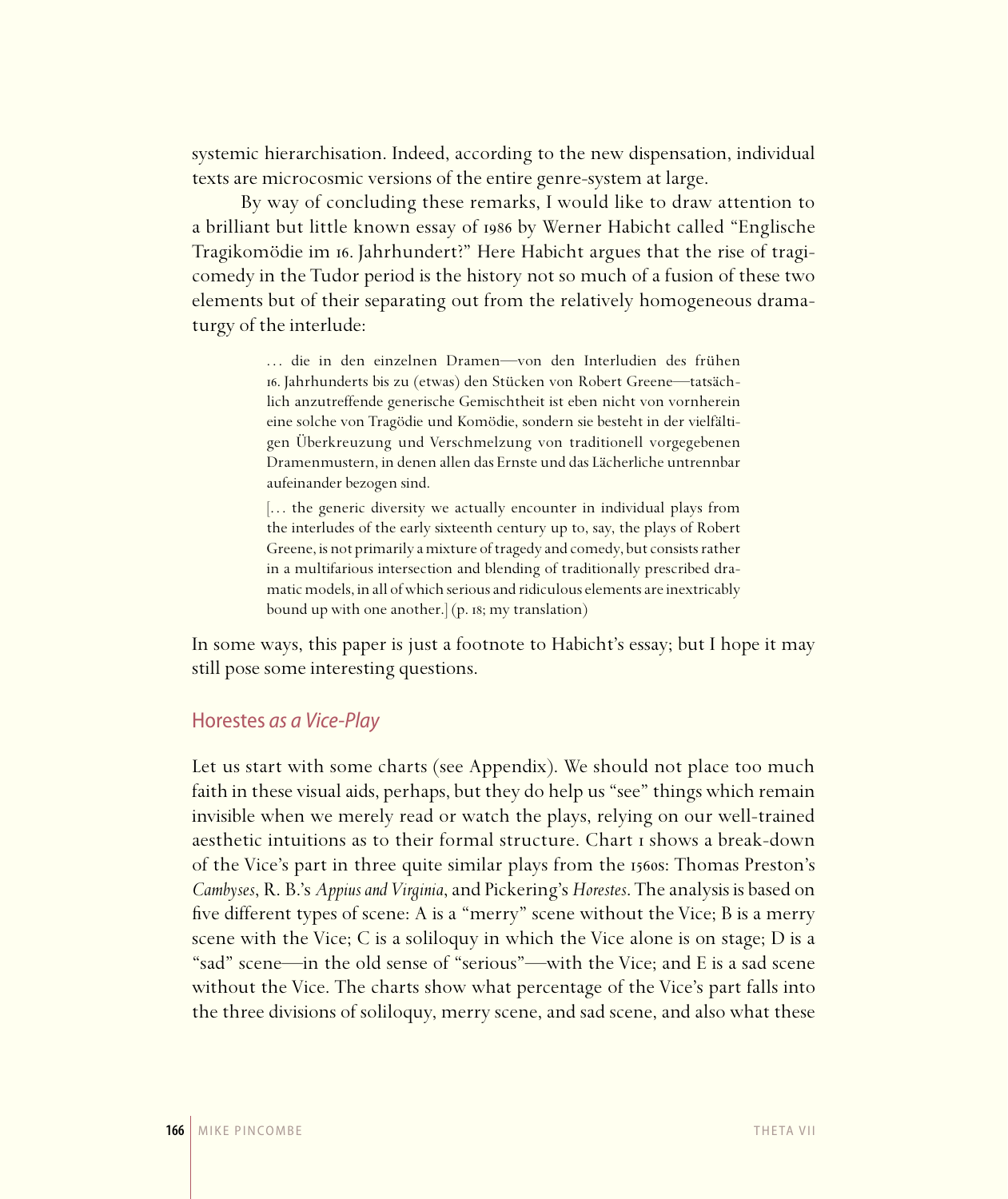figures represent as percentage of the total number of lines in play (TLN). We cannot press these figures too hard, of course; but they do allows us to make some interesting observations and ask some searching questions about the role of the Vice in each of these three plays.

At fi rst glance, it might look as if the Vice in *Horestes*, Revenge, is "stronger" than his counterparts Ambidexter in *Cambyses* and Haphazard in *Appius and Virginia*. After all, he has a greater share of the lines than they. All three weigh in at about a quarter of the total; in other words, every fourth line is spoken by the Vice (as it were). Revenge noses ahead with  $27\%$ ; and so—we might think—that is why the new term "interlude of vice" was invented: to draw attention to the fact that here we have an unusually strong performance from this already wellestablished favourite of the Tudor stage. However, I shall argue that these charts show that Revenge is actually "weaker" than either Ambidexter or Haphazard because he has lost touch with the supporting cast of merry characters.

Again, at first sight, the contrary would seem to be true. After all, more of *Horestes* is given over to the merry scenes: nearly a quarter, as opposed to *Cambyses* and *Appius and Virginia*, which have only roughly a fifth. Revenge also just edges ahead of Ambidexter and Haphazard when it comes to the percentage of his own lines spoken in these merry scenes, which is again closer to a quarter than a fifth. But look once more at the scenic analysis, and you will see that Revenge only appears in one of the three merry scenes, the one where Revenge stirs up trouble between two clownish peasants called Rusticus and Hodge. It is the simple fact that he says so much in this one scene— $\frac{97}{97}$  of his  $\frac{317}{1}$  lines—that pushes up all the scores for his share of the TLN, the fraction of the TLN devoted to the merry scenes, and the fraction of Revenge's own part spoken in these scenes—that is, in this one scene.

But after this long scene with Rusticus and Hodge, Revenge has no more to do with traditional forms of mirth. There are still merry scenes: one features two young roisters on their way to war; another a "Girls On Top" gag where a woman captive turns the tables on her captor. Both these scenes look as if they may have been borrowed from *Cambyses* (although in these Ambidexter plays a vital and vigorous role). However, after his first encounter with the small-holders, Revenge leaves this merry world behind him, and devotes himself entirely to the serious action of the play involving Horestes's cruel revengement. In doing so, he cuts himself off from one of his main supplies of theatrical energy without an adequate alternative.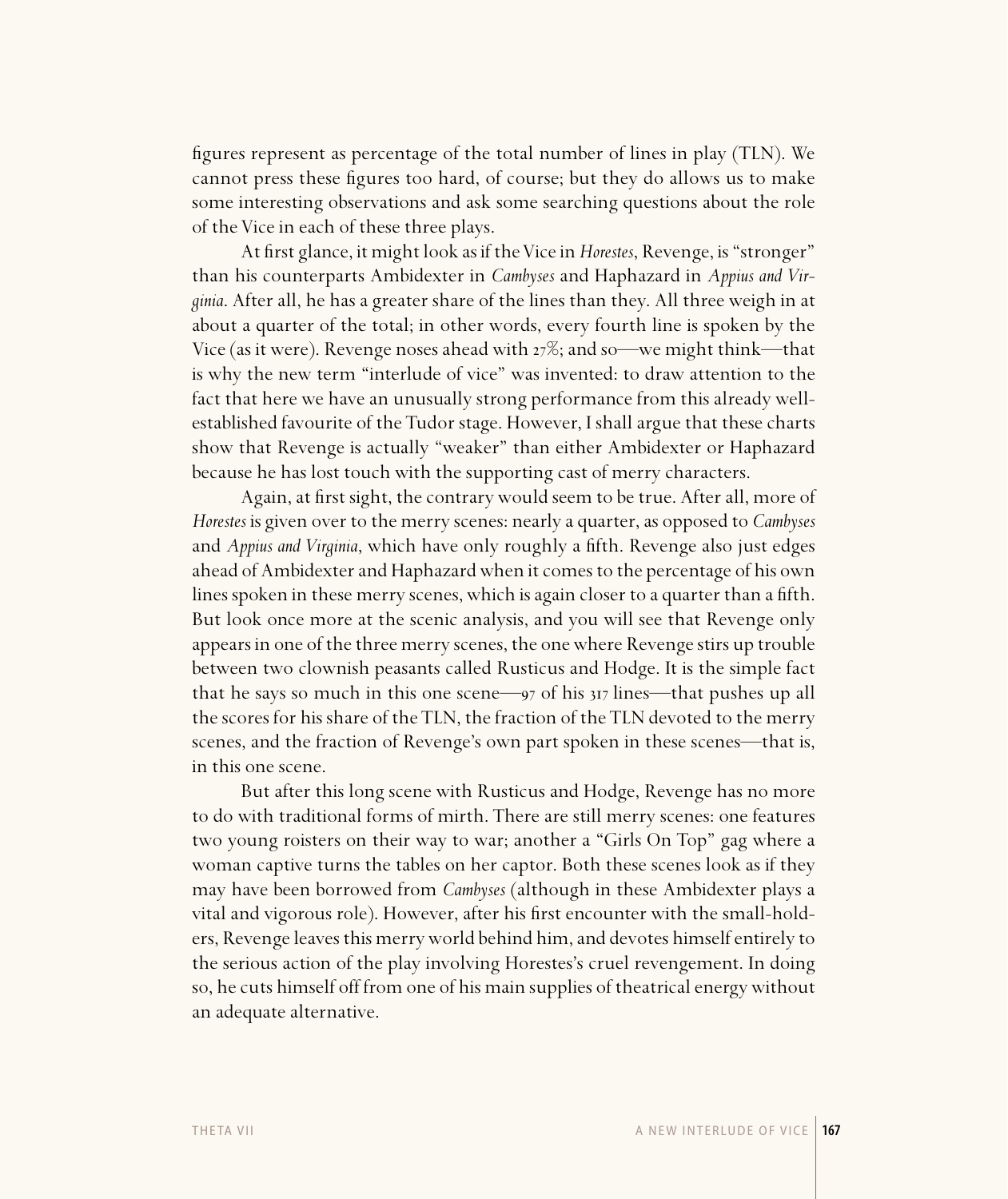The other source of energy for the Vice is soliloquy; but here again Revenge's high score is due to one 84-line speech at the end of the play, a speech which is exactly the same length as the scene which follows it, and in which Horestes is crowned and blessed by his new bride, by the Nobility and the Commons of Mycenae, and also by Truth and Duty. Of his two other far shorter soliloquies, only one is a true speech, the one that introduces the scene with the peasants; but the other is actually a song, not a speech, without the force of direct address to the audience. Compared to Ambidexter and Haphazard, Revenge begins to look weak in this area, too. Ambidexter has no fewer than seven short soliloquies, and Haphazard has four equally snappy interventions; but Revenge hardly draws on this resource at all until he exhausts it all in one draught at the very end of the play, where, as we have seen, he indulges in an immensely long speech where other Vices would say a few words and slip off quietly.

Pickering simply seems to get the Vice *wrong*. He does not seem to realise that the Vice is the most "actorly" role in the old interlude. To carry off the soliloquy, the actor playing the Vice must have charisma: he must be able to captivate and manipulate the audience. In the merry scenes, he must be able to make people laugh, and he also needs considerable physical strength and agility, for these scenes generally involve a rough-and-tumble scuffle—which must, of course, be carefully choreographed in order not to descend into mere confusion. This is why Vices tend to be rather "roisterish" in conception. Pickering must have known what a traditional Vice was like because Revenge does all the right things in the long scene with Rusticus and Hodge: after a short soliloquy, he spies, he ruffles, he laughs, he withholds his name, he stirs up trouble, he pretends to be innocent, and finally he thwacks the hapless clowns and is off. But he does not return to this source of dramatic energy, and, ultimately, of his own dramaturgical identity. That first scene is a good "set-piece" of Vice performance; but Pickering does not follow it up at the same regular intervals as Preston and R. B.; he relies on one or two "turns", whereas they keep the Vice constantly before us, a welcome intrusion, popping up again and again to entertain us in his traditional fashion.

Why does Pickering do this? On the whole, I agree with critics who see his main interest in Revenge as a projection of Horestes's own will to vengeance—a sort of alter ego. This does look plausible when we consider the sad scenes: for example, the only person we may be sure actually speaks to Revenge is Horestes.<sup>5</sup>

<sup>.</sup> Revenge speaks *at* people, witness his scolding of the condemned Clytemnestra or the mocking of Fame, but they so not reply to him or even seem to know that he is there. In this respect, Revenge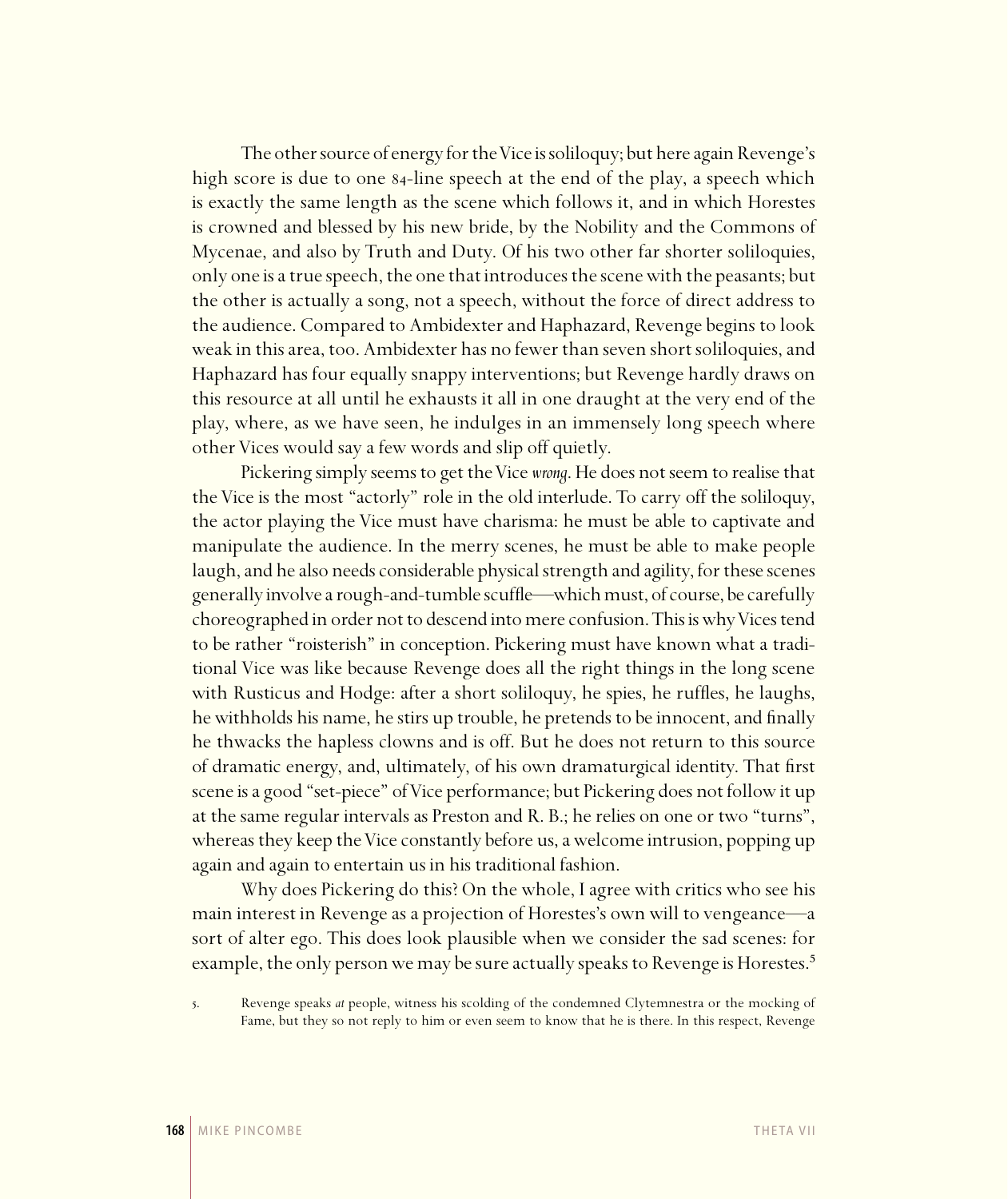Maybe this is why Pickering does not concern himself so much with the scenes in which Revenge is represented as an independent character—that is in the merry scenes and in his soliloquies. Perhaps it is also why Pickering's merry scenes seem so closely to follow those in *Cambyses*, as if he were not so interested in these and relies on what looks like close imitation of a successful predecessor instead of making up new material here. However, let us return to what we know Pickering *did* do, rather than what we may think he did not.

We noted earlier that there was something a little odd about the phrase *interlude of vice*. Interludes almost always had a Vice, so it seems rather suspicious that the advertisement should have to draw attention to the fact that the play has a good role for this figure. It is as if the advertisement is actually trying to hide the fact that Revenge is, on the whole, a "weak" Vice. But who actually wrote this advertisement? It is impossible to tell whether this description is the work of the author or the printer, but scholars have generally plumped for the latter.<sup>6</sup> And I would add that there is a distinctly commercial mind at work here, since the writer seems to be dimly aware of the imminent demise of the interlude even at the height of its glory in the 1560s. Or, to be more precise: the 1560s saw the highest point of the *reputation* of the interlude as a dramatic form.

Chart *2* shows that the term *interlude* was popular as a trade term—that is, amongst printers, book-sellers, and the officials of the Stationers' Companies from the earliest days right up until the end of the 1560s, but that it then starts to lose ground in the 1570s, and virtually disappears thereafter. It was most popular in the 1560s, when the term seems to have kept at bay combinations with other terms, especially *play* or *comedy*, which had been much more common in the pre-Elizabethan period.

On the other hand, there was some discrepancy between the way a play was described on its title-page and when it was entered in the Stationers' Register. A quarter (five out of twenty-one) of the plays advertised during the 1560s as "interludes" were entered under the more general term "plays".<sup>7</sup> This would

resembles the Good and Bad Angels of *Doctor Faustus* more than the traditional morality Vice, and anticipates complex psychological apparitions such as Gil-Martin in James Hogg's *Private Memoirs and Confessions of a Justified Sinner* (1824). However, see Norland, pp. 177-78, who suggests that textual interpolation may explain Revenge's "non-dialogue" with other characters.

<sup>6.</sup> See Craik, p. 36, and Axton, p. 96.

These five plays are: *Godly Queen Hester* (1561), *Lusty Juventus* (1565), *King Darius* (1565), *Like Will to Like* (1568), *The Marriage of Wit and Science* (1569). Other discrepancies during this decade are as follows: *Oedipus* (1563) = tragedy (on t.p) < history (in S. R.); *The Longer Thou Livest* (1569) = comedy < ballet; *Patient Grissel* (1569) = comedy < history.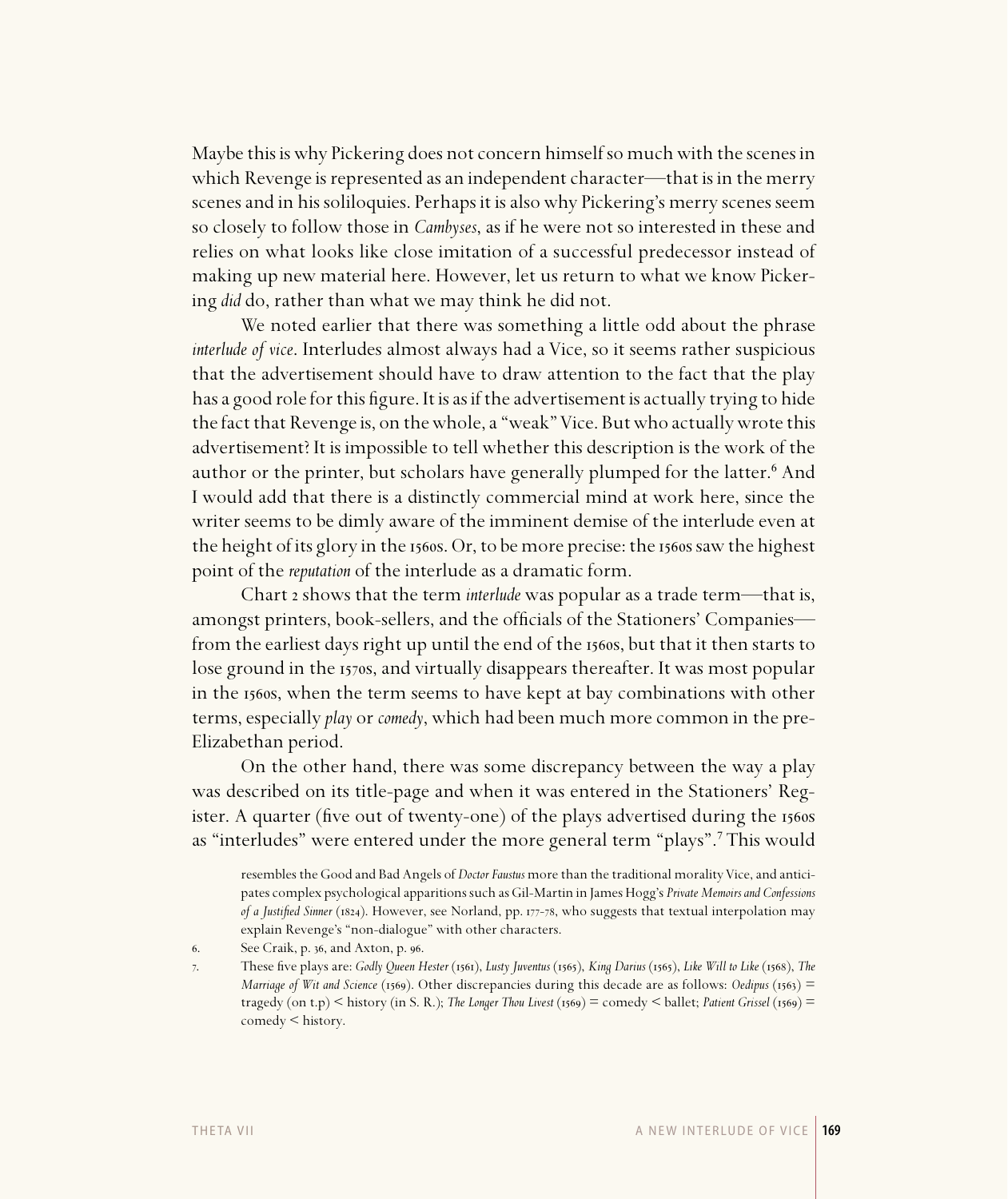seem to indicate that printers and book-sellers used one term amongst themselves and another when it came to selling their books to the public. Moreover, it is interesting to note that as *interlude* starts to lose out to new terms in the wording of the advertisement, especially to *comedy*, the situation is reversed: two plays in the late 1570s advertised as "comedies" are entered as "interludes".<sup>8</sup> And several later plays are entered as "interludes" despite being advertised otherwise right up to the end of the century: *Jack Straw* (1594), *Mother Bombie* (1594), *The True Tragedy of Richard III* (1594), *The Old Wives' Tale* (1595), and *George A Greene* (1599)—plays which may be said to represent the whole gamut of Elizabethan drama.

What I am suggesting here is that somehow Griffith was instinctively aware that this particular commodity—the interlude—was at the very height of its popularity, at the point of market saturation, as it were, on the very crest of the rise-and-fall pattern of its career as a "brand". And to add speculation to speculation, let me proceed by saying that he recognised that one threat—maybe *the* threat—to the continued dominance of the interlude was tragedy. He was wellplaced to have at least an idea of the explosion of interest in neo-classical tragedy at the Inns of Court during the 1560s because his shop at St. Dunstan's in Fleet Street was right across the way from the Inner Temple. Indeed, it was no doubt this proximity which led to his printing the unauthorised first edition of Sackville and Norton's *Gorboduc* in 1565, whose manuscript, as John Day tells us in the authorised edition of 1570, was smuggled out to him by "some yongmans hand that lacked a little money and much discretion" (quoted in Adams, ed., p.  $503$ ).<sup>9</sup> And Griffith presumably had some inkling of the vogue for the new English Seneca, since Heywood's *Troas* and *Thyestes*, Neville's *Oedipus*, and Studley's *Medea* and *Agamemnon* were all published in Fleet Street in the years leading up to 1567. Now Griffith was no scholar-printer, but he must have had a businessman's eye open to the market for such wares.

8. These are *The Tide Tarrieth No Man* (1578) and *All for Money* (1578). Other discrepancies are as follows: *Damon and Pythias* (1571) = comedy < tragical comedy; *Appius and Virginius* (1575) = tragical comedy < tragedy; *Gammer Gurton's Needle* (1575) = comedy < play; *Godly Susanna* (1578) comedy < ballet (1563) and play (1569).

. If, as seems almost certain, the author of *Horestes* was indeed John Puckering, later Speaker of the House of Commons and Lord Keeper, then Griffith would have had this play, too, from the hands of a youngish member of the Inns of Court. Puckering was admitted to Lincoln's Inn in 1559, at the age of 25, and was called to the bar in 1567, the year of *Horestes*. See Phillips, who strongly urges that *Horestes* is an anti-Marian play. However, cf. Hasler for a more recent and more sceptical view of Puckering's antipathy towards Mary.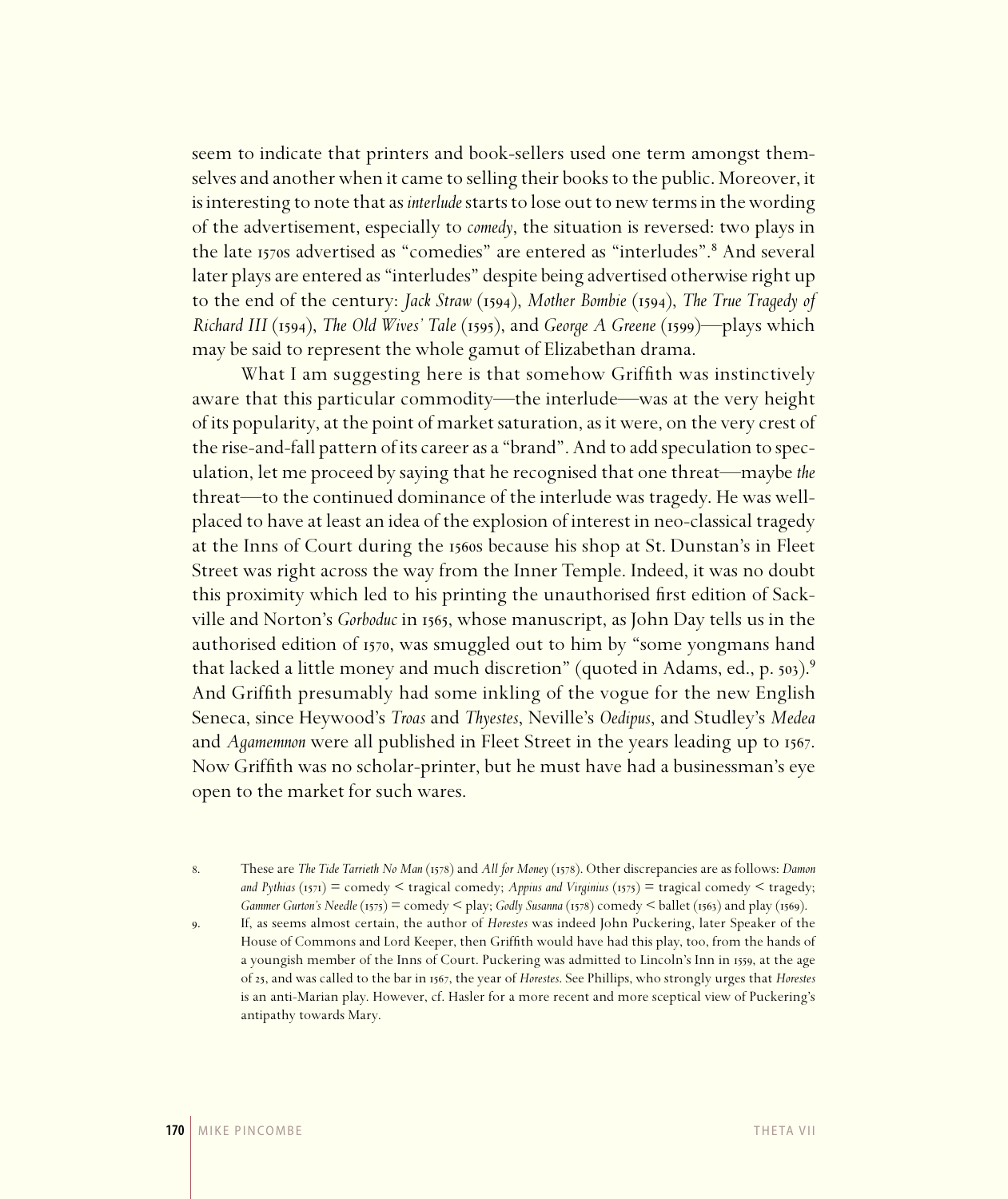This is one reason, I suggest, for his emphasis in the advertisement of the what must have struck at least some of his original readers as the "tragic" element of *Horestes*: "the cruell revengment of his Fathers death upon his one naturall Mother". Tudor tragedy has its own lexis, and this brief phrase contains some key tragical terms: *cruel*, *revengement*, *death*, and—via "naturall"—*unnatural*. They can be found in the productions of elite neo-classical tragedy, but they also occur in other kinds of tragedy, such as popular ballads and broadsheets, where domestic violence of the kind exemplified by the events of *Horestes* was a popular staple. And this is the other reason why Griffith draws his readers' attention to Horestes' revenge on his mother: he must have known that there was a popular demand for such material and is making sure his readers know that they can satisfy their appetites for it in this new book. But there are generic problems here as well, and let us turn to another critical voice for a moment to broach this issue.

#### Horestes as a Death-Play

"The first revenge play of the English renaissance is John Pickering's *The Interlude of Vice (Horestes)*". So Robert S. Knapp in his interesting essay, "*Horestes*: The Uses of Revenge" (p. 205). Here we have another and more familiar genre-label: *revengeplay*. But why does he not say "revenge-tragedy"? The answer lies in the sentence that follows: "Unlike most revengers, Horestes ends his career alive . . .". Or, as we might say, unlike most *later* revengers. Knapp's idea of tragedy, I suspect, is based on the work of later writers such as Shakespeare, and comparisons between *Horestes* and *Hamlet* are not uncommon. So the truly tragic revenger dies: Hamlet, Hieronymo, Vindice—and so many others. The logic seems to be that if you kill, you must die. There are exceptions: Lucius in *Titus Andronicus* comes to mind. But there will always be exceptions; so long as there are not too many, the "rule" remains intact. Yet Horestes does not exactly offend against this rule, because he does not really take revenge against his mother.

This may need some explanation, and it is time now to bring in our formalisation of the death-play. When we read of Horestes' "cruell revengment of his Fathers death upon his one naturall Mother" in the advertisement of the play, we are not told explicitly that Horestes will kill his mother, but we assume that this is the case because revenge requires a death for a death. So the play can be considered in terms of two very closely related but not identical formalisations: the revenge-play and the death-play. For Knapp, if I read him aright, these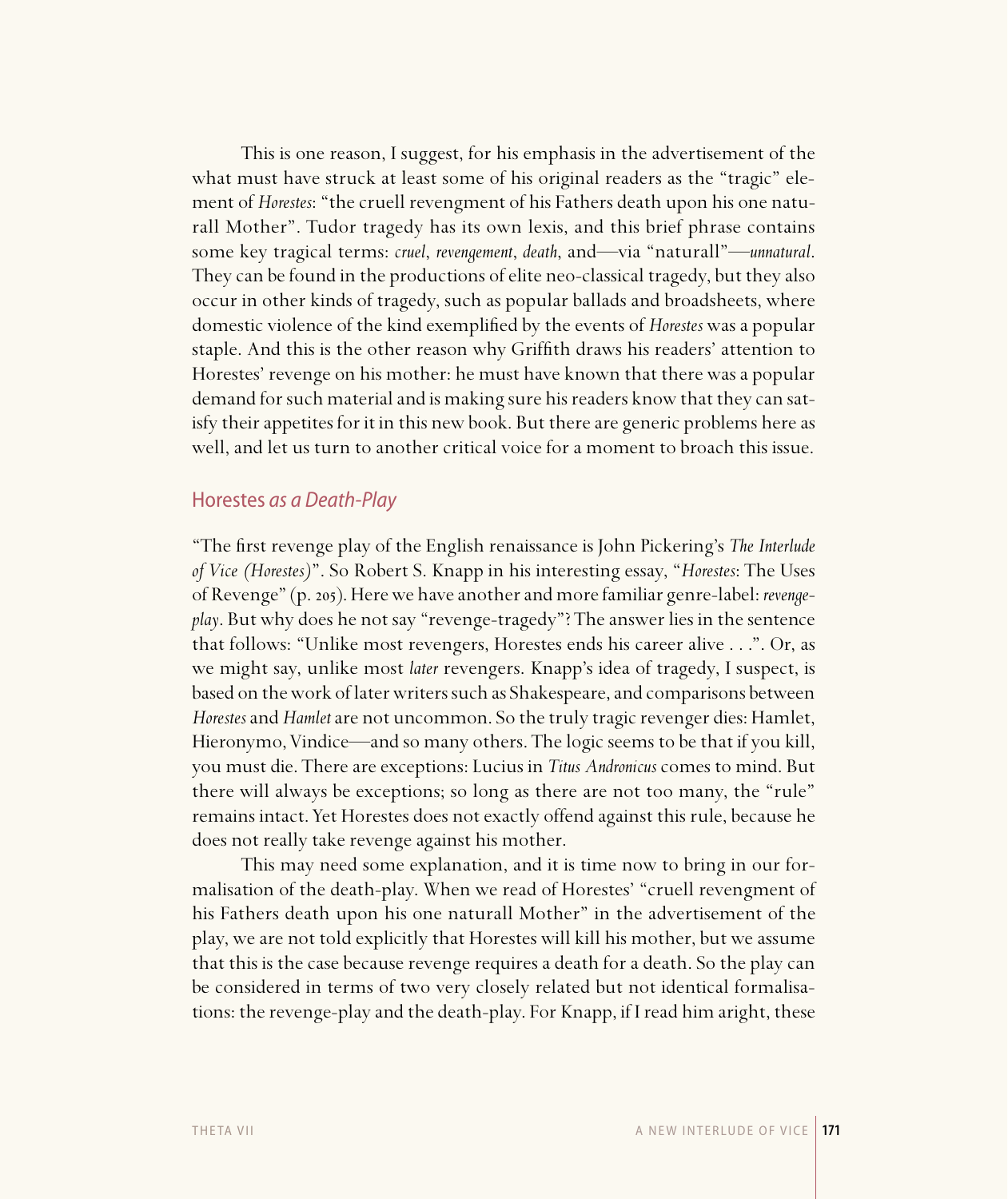two formalisations do not quite match, because his idea of the revenge-play is dominated by the death of the revenger as a kind of *telos*. But this is perhaps a "late Elizabethan" structure, and my problem with *Horestes* is rather different. My death-play is dominated by violent death *on stage*—it is the spectacle that counts. And my intuitions tell me that what really counts here is the exemplary spectacle of righteous execution (understood with all the tedious complexities of the relationship between the words *justice* and *revenge* in this period). In other words, the emphasis is on the revenger's victim—in this case, Clytemnestra.

But we do not see Clytemnestra die. She is merely led off-stage by Revenge at the end of the second of the play's three dramatic sequences—and there is a good four hundred lines to go before we reach the final prayer. Why is this? One reason might be that Pickering was alarmed at the violence of Horestes' revenge in his source in John Lydgate's *Troy Book* (itself adapted from Guido della Colonna), which had been reprinted just a few years earlier by Thomas Marsh in  $1555:^{10}$ 

> . . . he make fyrste his swoorde to byte, On his mother with his handes twayne, And ouermore to do his busy payne, Without pytye and no mercye shewe On smale peces tyll she be to hewe And dismembred a sonder ioynt from ioynt. (Guido della Colonna, sig.  $2Cz$ <sup>3</sup>)<sup>11</sup>

Obviously, Pickering could not have staged this scene in all its appalling ferocity (although Preston had managed a few years earlier to present the on-stage flaying of the wicked judge Sisamnes). Still, one feels he could have toned down the violence and presented Clytemnestra's execution one way or another. But he baulked at this opportunity because, I suspect, he felt that it would be simply *too* indecorous to have a son kill his mother on stage.

I do not wish to appear too ghoulish, but I think this is all rather disappointing. All along we have been led to believe that Horestes will kill Clytemnestra, but in the end we are fobbed off with Egistus instead. This is still a decent spectacle, as we see from this graphic stage-direction: "Fling him [Egistus] of the lader, and then let on bringe in his [Horestes'] mother Clytemnestra, but let her loke wher Egistus hangeth" (790.SD1-4). Egistus' death—he is hanged from the walls of Mycenae—is

<sup>.</sup> For Pickering and Lydgate, see Merritt.

II. These lines correspond to 5.1637-44 in Lydgate, ed. Bergen.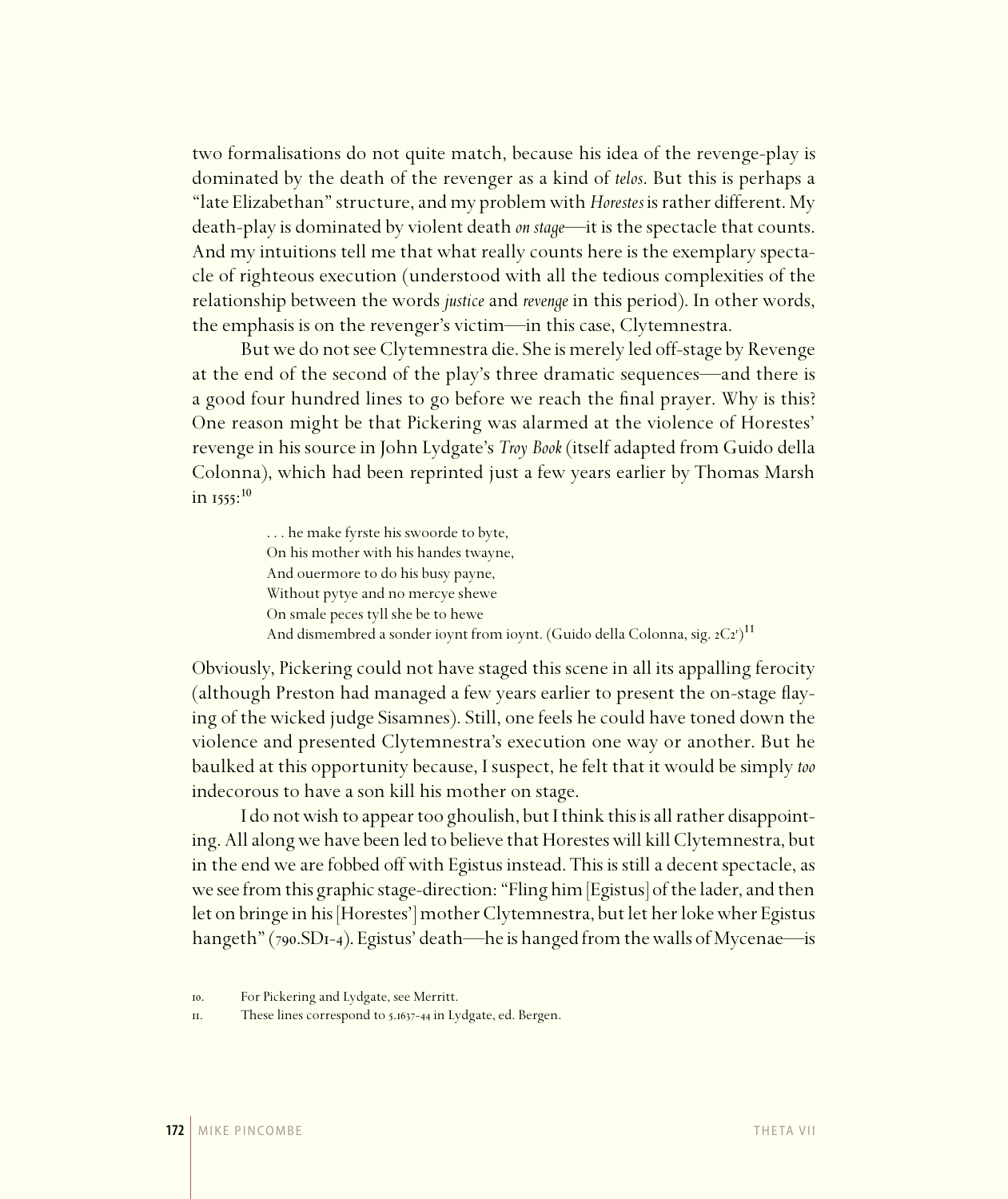presented as an awful spectacle for Clytemnestra to gaze upon. After he has been cut down and taken off, Clytemnestra once again begs for mercy, but Horestes once more requires her to remind herself of what she has done:

> So call to minde thou wast the cause of Agamemnons death; For which, as death is recompence of death, so eke with the: For kyllinge of my father thou now kylled eke shault be. This thinge to be accomplyshyd, Revenge with the shall go. Now have her hence, sieth that you all my judgment here do kno. (816-20)

And Clytemnestra leaves, weeping, with Revenge mocking and scolding her.

*Horestes* does not quite work as a revenge-play because we do not *see* the enactment of revenge upon the person of Clytemnestra: it is not *dramatised*. Still, this does not mean to say that it is not a tragedy in our slightly adjusted variation on that term: the death-play. I know it may seem offensively simplistic to reduce tragedy to violent death on stage, but that, I think, is how most Elizabethans—the young Shakespeare as well as Pickering—would have thought of tragedy. So, although in terms of the revenge-play infl ection of *Horestes*, Egistus is a kind of scapegoat for Clytemnestra, the promised victim of Horestes' cruel revengement, yet he is the somewhat unexpected centre of *Horestes* in its formalisation as a death-play.

Indeed, this dislocation may reveal the superior importance of yet another formalisation: the "succession-play". After Agamemnon is murdered, Clytemnestra remains queen of Mycenae, but not its monarch, which position is occupied by the usurper Egistus. In other words, Clytemnestra does not come in the way of Horestes' succession to the throne, but Egistus does, and must be removed. But because Pickering invests so much of his resources on the psychomachic drama of Horestes' conflict as to whether he should revenge his father's death upon his mother, critics tend not to give much emphasis to the perhaps more routine relationships between young prince Horestes and *ersatz* father-figures such as Idumeus and Menelaus—and his adulterous stepfather Egistus. It is through these relationships that the main plot of the play is worked out, ending not with the deaths of Clytemnestra and Egistus, but much later—with the coronation of Horestes as the rightful king of Mycenae. In terms of traditional generics, the tragic play of murderous revenge is enacted within a larger structure more closely related to the "romance" plot of the restitution of the dispossessed heir to his rightful place. It may be that we tend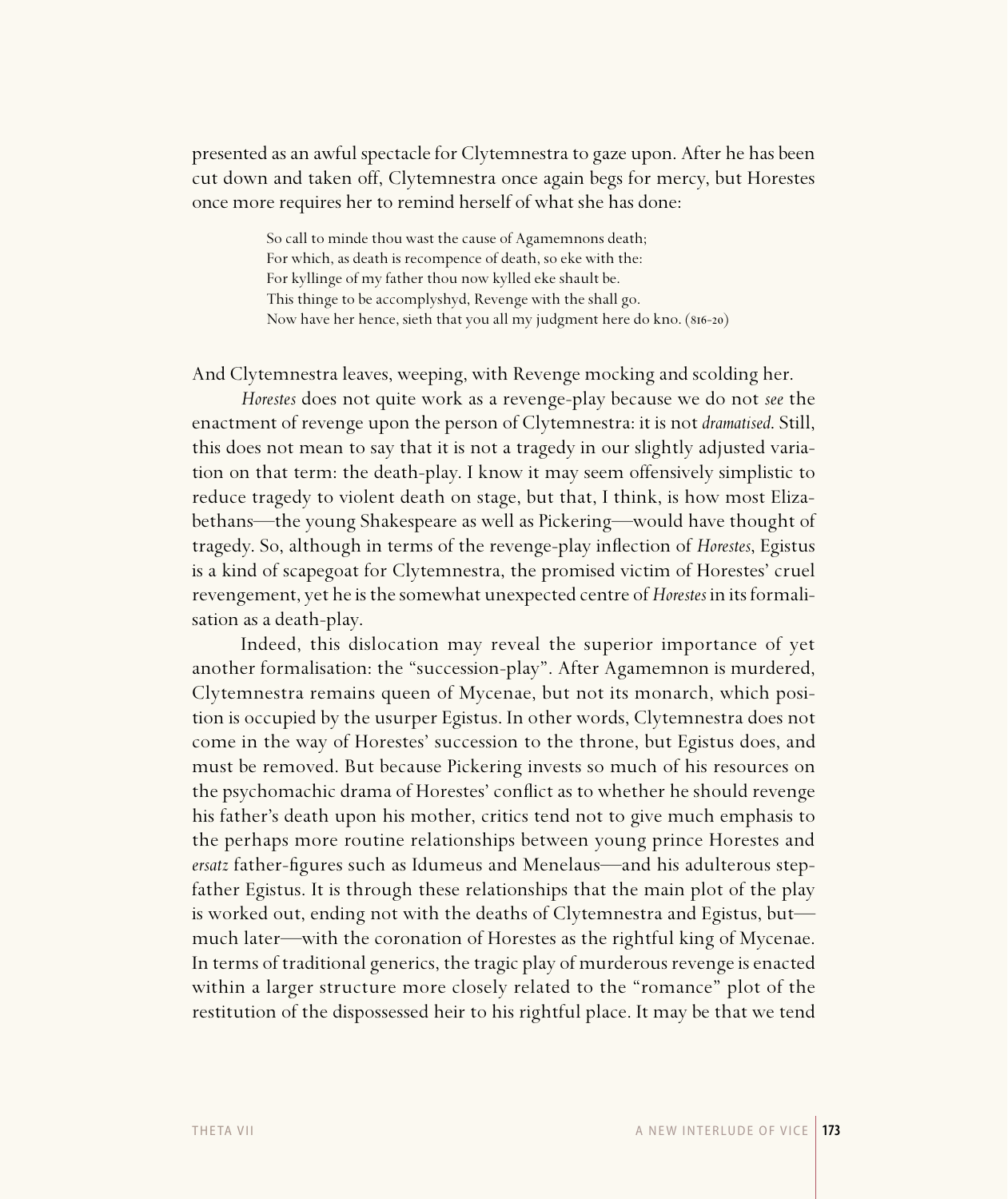to place a higher value on tragedy than romance, at least as a dramatic form, and so find it awkward and perverse that the much-vaunted revenge upon Clytemnestra should not be given priority over the romantic succession-play. It is easy to feel impatient with the scenes which intervene between her death and the final prayer, especially since the threat by Menelaus to revenge the death of his former sister-in-law seems so empty and perfunctory. But Pickering clearly considered it important to establish Horestes' credentials in the face of a potential challenge from his uncle and so elaborates this sequence at some length. And yet—one is still disappointed.

It seems unfair to end by concluding that Pickering's experiments do not quite work in *Horestes*. So let me say that this is still a goodish play and worth revival. Moreover, we have to place it within the larger panorama of evolutionary generics as applied to Tudor drama.<sup>12</sup> Now it is not uncommon to find the language of Darwinism applied to Tudor drama, but it is rarely applied correctly—at least in my view. I would argue that critics generally give us teleology rather than evolution; they see Tudor drama as a development *towards* something else—Elizabethan drama, for example, or Shakespeare. Here is an example from the pen of Norman Rabkin (1985): "how did the tragic theatre of Shakespeare and his colleagues climb with such lightning rapidity out of the unpromising slime of mid-sixteenth-century tragedy?" (p. 28). An interesting question; but the gesture towards the evolutionary process is misleading. Rabkin wants us to see plays like *Horestes* as primitive creatures which bear the same relation to *Hamlet* as our protozoic ancestors do to us. It is a conceit, but not merely a conceit. Rabkin's essay is called "Stumbling Towards Tragedy", and this very nicely points up the problem with pseudo-evolutionary literary history. On the one hand, Rabkin's "stumbling" does indeed capture the random, aleatory nature of evolution; but

. Perhaps the first phase of this evolutionary approach to mid-Tudor drama was a little too easy. Writing in 1965, Peter Happé noted that it was "only recently" that *Horestes* and the other two plays (he calls them "moralities") were crucial to an understanding of the later tragedy of Shakespeare and his contemporaries (p. 207). And several books and articles in the post-war decades bear witness to the excitement of a new idea. Rossiter, for example, makes the evolutionary principle the "working hypothesis" (p. 11) of *English Drama* (1950), though it remains a pretty conceit rather than a fully developed idea in his study. Similar gestures, not always couched in Darwinian language, are frequent in other writers, such as when Bevington (in 1962) calls the comic figures of *Horestes* "strange vestiges in an alien environment" (p. 181). But we may need to go back to the Darwinian drawing-board and start afresh. For a salutary retheorisation of literary evolution, see Moretti's essay "On Literary Evolution" (1997).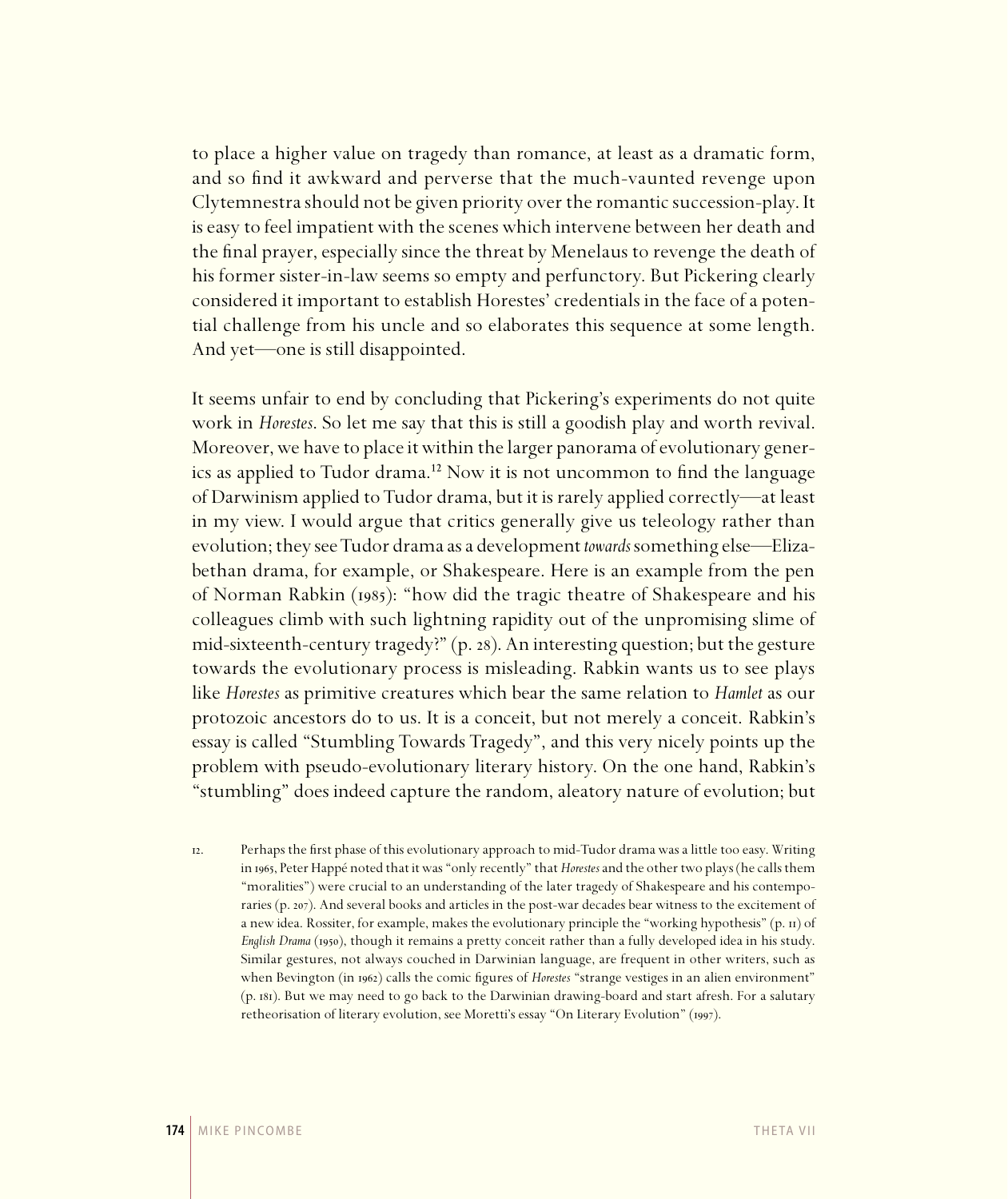his "towards" gives the game away. Species do not evolve *towards* anything; they only evolve *away* from what they already are. I think it is true to say that *Horestes* does not quite "work": the important thing is to try to explain why. It cannot be that Pickering is trying but failing to write *Hamlet*. This is not to deny that *Horestes* and the other two plays we have more briefly touched on are irrelevant to the development of later Elizabethan stage-tragedy, but merely to point out that, whilst *Horestes* may tell us something useful about *Hamlet*, it is less obvious that *Hamlet* will tell us much about *Horestes*.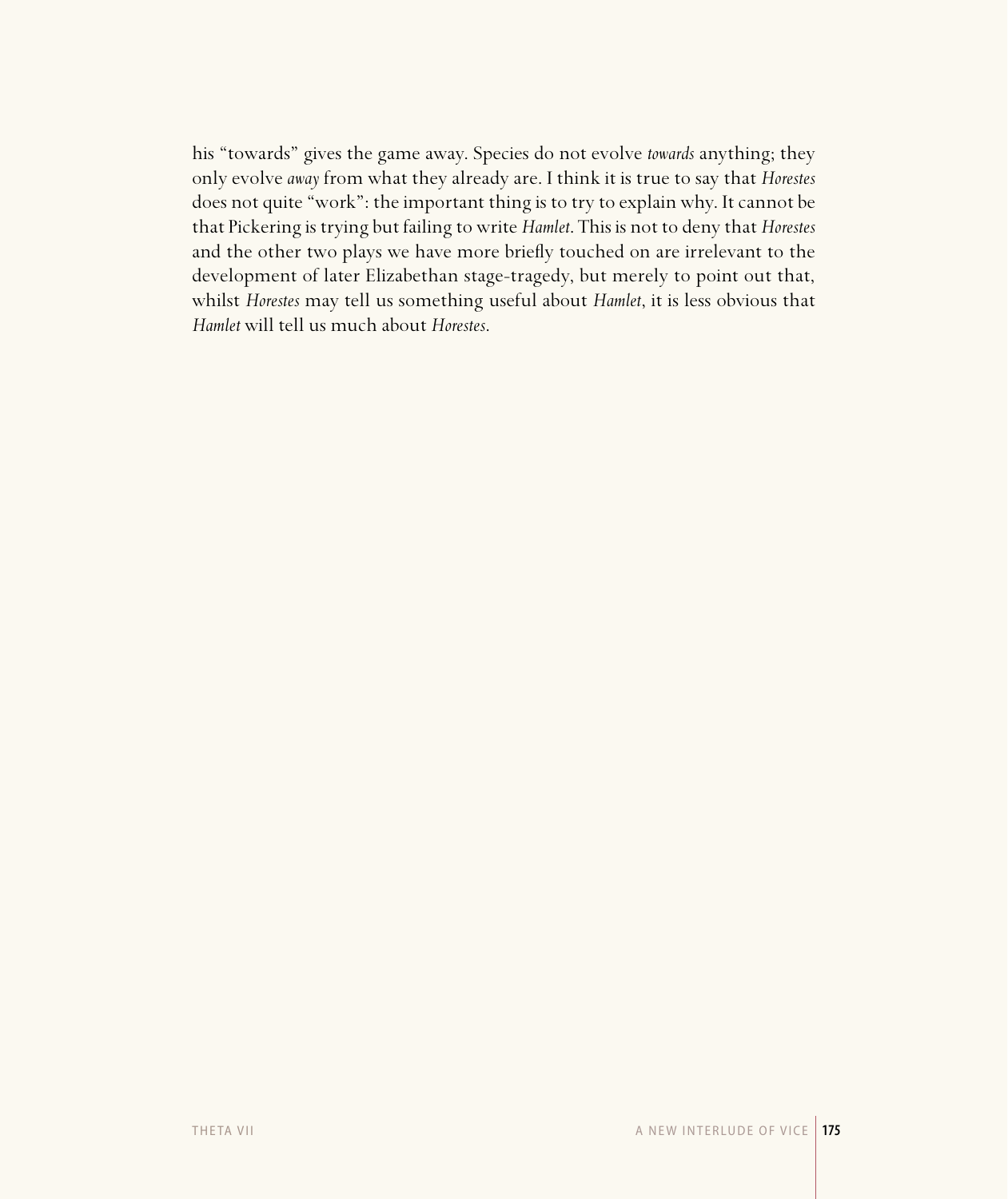### **Bibliography**

#### Primary Sources

- *Appius and Virginia* [by "R. B."; ]. *Tudor Interludes*. Ed. Peter Happé. Harmondsworth: Penguin, 1972. 271-318.
- Axton, Marie, ed. Three Tudor Classical Interludes: Thersites, Jacke Juge*ler, Horestes*. Woodbridge: D. S. Brewer-Boydell and Brewer; Totowa, NJ: Rowman and Littlefield, 1982.
- Colonna, Guido della. *The auncient historie and only trewe cronicle of the warres betwixte the Grecians and the Troyans, etc.* Trans. John Lydgate [*Troy Book*]. Corr. ed. by Robert Braham. London: Thomas Marsh, 1555. *STC* 5580.
- LYDGATE, John. Lydgate's Troy Book A.D. 1412-20. Ed. Henry Bergen. 4 parts in 3 vols. EETS es 97, 103, 106, 126. London: Kegan Paul, Trench, Trübner for the Early English Text Society, 1906-35.
- PICKERING, John. *Horestes* [c. 1569]. *Three Tudor Classical Interludes: Thersites, Jacke Jugeler, Horestes*. Ed. Marie Axton. Woodbridge: D. S. Brewer-Boydell and Brewer; Totowa NJ: Rowman & Littlefield, 1982. 94-138.
- PRESTON, Thomas. *Cambises* [c. 1569]. *Chief Pre-Shakespearean Dramas*. Ed. Joseph Quincy Adams. Cambridge, MA: Houghton Mifflin, 1924. 638-66.
- Sackville, Thomas and Thomas Norton. *Gorboduc; or, Ferrex and Porrex*. *Chief Pre-Shakespearean Dramas*. Ed. Joseph Quincy Adams. Cambridge, MA: Houghton Mifflin,  $1924.503-36$ .
- Shakespeare, William. *The Riverside Shakespeare*. Ed. G. Blakemore Evans, J. J. M. Tobin et al. 2nd ed. Boston: Houghton Mifflin, 1997.
- SIDNEY, Philip. *An Apology for Poetry*. *Elizabethan Critical Essays*. Ed. G. Gregory Smith. 2 vols. Oxford: Clarendon Press, 1904. 1: 148-207.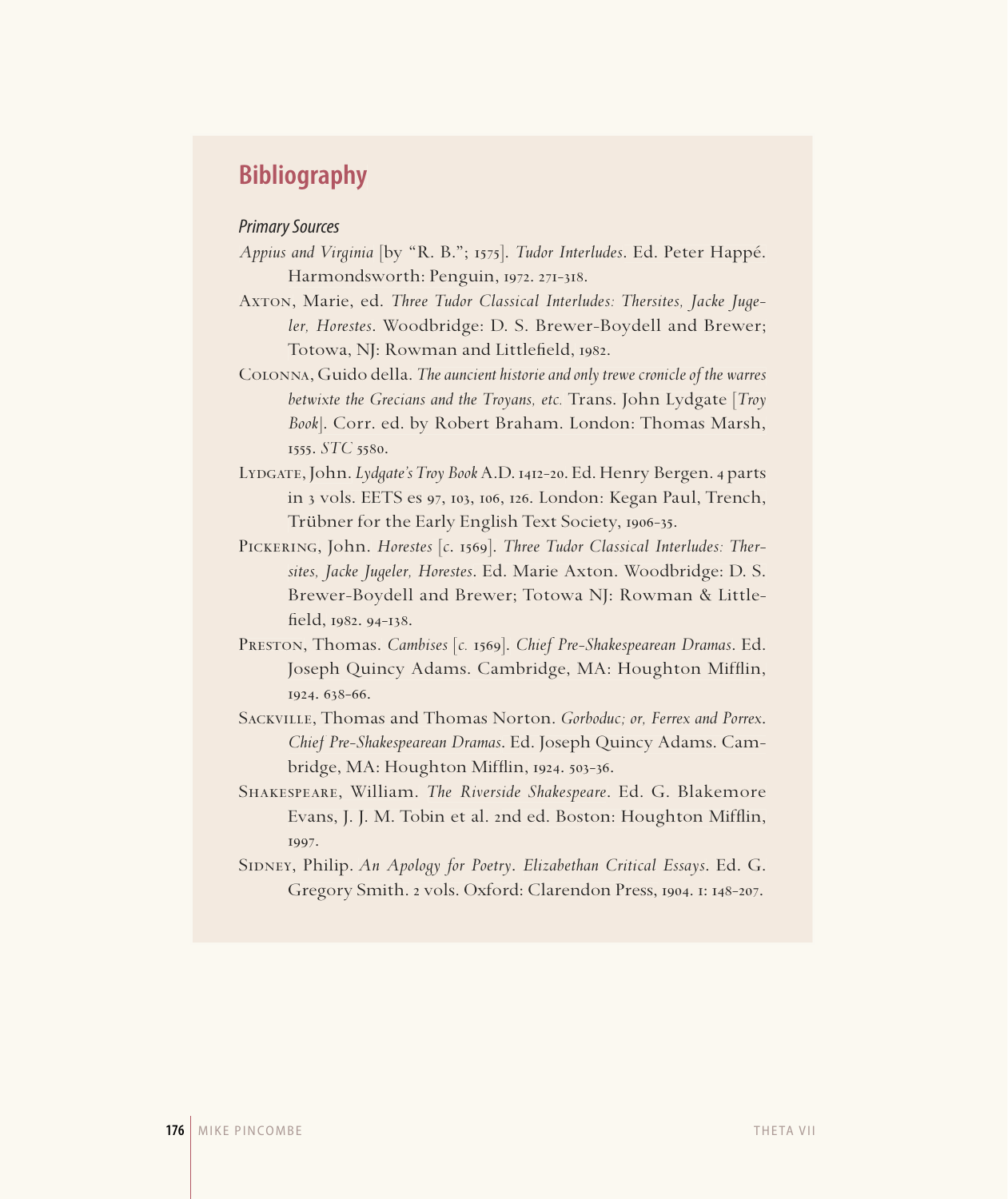#### Secondary Sources

BEVINGTON, David M. From Mankind to Marlowe: Growth of Structure in the *Popular Drama of Tudor England*. Foreword by M. C. Bradbrook. Cambridge MA: Harvard University Press, 1962.

- Chambers, E. K. *The Elizabethan Stage*. 4 vols. Corr. ed. Oxford: Clarendon Press, 1951.
- Craik, T. W. *The Tudor Interlude: Stage, Costume, and Acting*. Leicester: Leicester University Press, 1958.

DUFF, David. *Modern Genre Theory*. Harlow: Longman-Pearson, 2000.

HABICHT, Werner. "Englische Tragikomödie im 16. Jahrhundert?". *Gattungsprobleme in der anglo-amerikanischen Literatur: Beiträge für Ulrich Suerbaum zu seinem 60. Geburtstag*. Ed. Raimund Borgmeier. Tübingen: Niemeyer, 1986. 12-22.

- HASLER, P. W. "Puckering, John (c. 1544-96)". *The History of Parliament*: *The House of Commons, 1558-1603.* Ed. P. W. Hasler. 3 vols. London: HMSO for the History of Parliament Trust,  $1981.2: 256-58$ .
- Hill, Eugene D. "The First Elizabethan Tragedy: A Contextual Reading of *Cambises*". *Studies in Philology* 89 (1982): 404-33.
- KNAPP, Robert S. "*Horestes*: The Uses of Revenge". *ELH* 40 (1973): 205-20.
- Merritt, Karen Maxwell. "The Source of John Pikeryng's *Horestes*". *Review of English Studies* 23 (1972): 255-65.
- MORETTI, Franco. "On Literary Evolution". *Signs Taken for Wonders: Essays in the Sociology of Literary Forms*. By Franco Moretti. Rev. ed. London: Verso, 1997. 262-78.

Norland, Howard. "The Allegorising of Revenge in *Horestes*". *Tudor Theatre: Allegory in the Theatre/L'allégorie au théâtre*. Ed. Andre Lascombes. Collection Theta: Essays on the Semiotics of Theatre/ Etudes de sémiologie théâtrale, 5. Bern: Peter Lang, 2000. 169-85.

PHILLIPS, James E. "A Revaluation of *Horestes* (1567)". *Huntington Library Quarterly* 18 (1955): 227-44.

Rossiter, A. P. *English Drama from Early Times to the Elizabethans: Its Background, Origins and Developments*. London: Hutchinson's University Press, 1950.